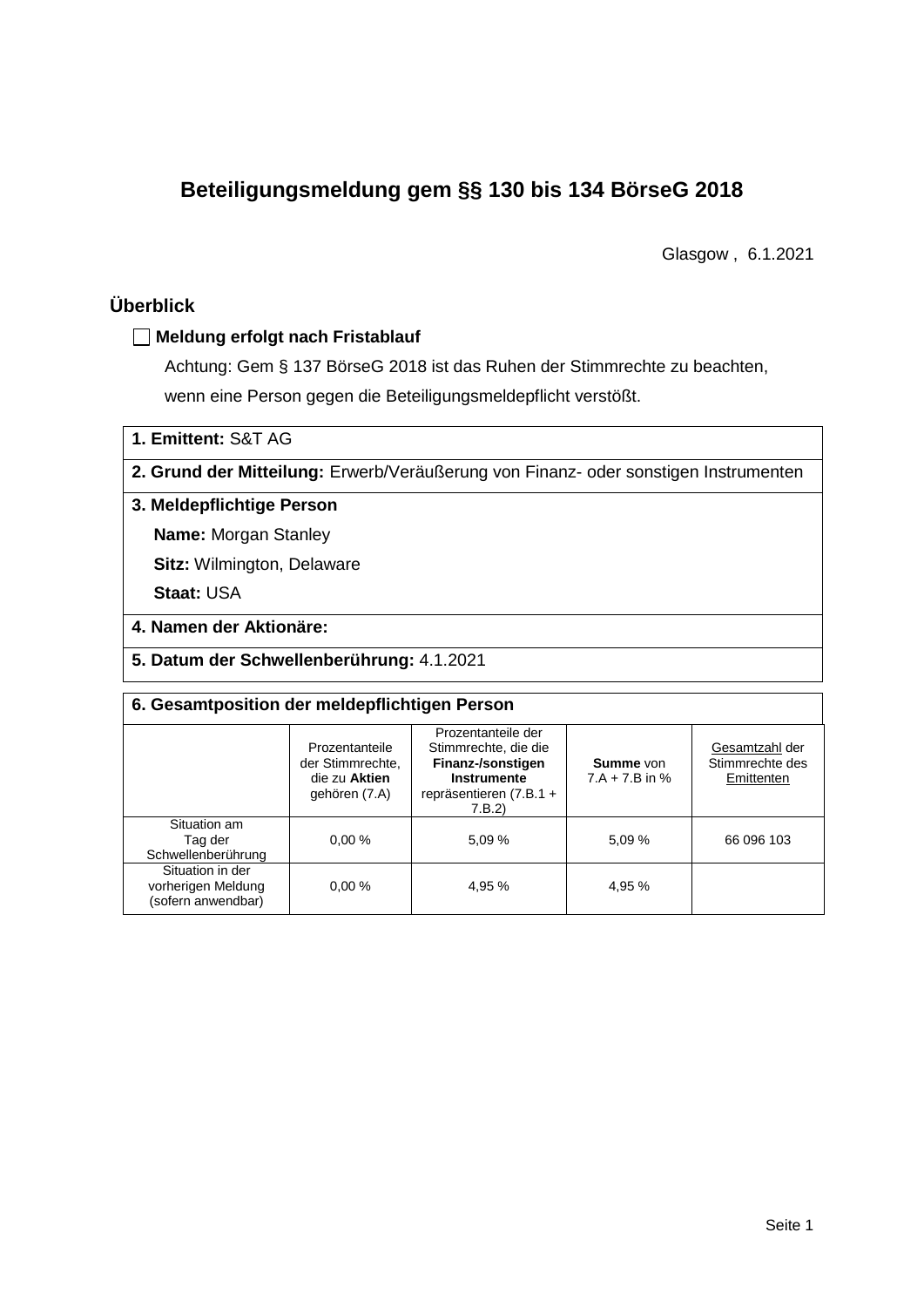# **Details**

 $\overline{\Gamma}$ 

# **7. Details über die gehaltenen Instrumente am Tag der Berührung der Schwelle:**

| A: Stimmrechte, die zu Aktien gehören |                                           |                                      |                                       |                                      |  |  |
|---------------------------------------|-------------------------------------------|--------------------------------------|---------------------------------------|--------------------------------------|--|--|
| <b>ISIN der Aktien</b>                | Anzahl der Stimmrechte                    |                                      | Prozentanteil der Stimmrechte         |                                      |  |  |
|                                       | <b>Direkt</b><br>$(S$ 130 BörseG<br>2018) | Indirekt<br>$(S$ 133 BörseG<br>2018) | Direkt<br>$(S$ 130 Börse $G$<br>2018) | Indirekt<br>$(S$ 133 BörseG<br>2018) |  |  |
| AT0000A0E9W5                          | 0                                         |                                      | 0.00%                                 | 0.00%                                |  |  |
| Subsumme A                            | O                                         |                                      |                                       | 0,00%                                |  |  |

| B 1: Finanzinstrumente / sonstige Instrumente gem § 131 Abs 1 Z 1 BörseG 2018                                 |              |                |                                                         |                                  |  |
|---------------------------------------------------------------------------------------------------------------|--------------|----------------|---------------------------------------------------------|----------------------------------|--|
| Art des Instruments                                                                                           | Verfalldatum | Ausübungsfrist | Anzahl der Stimmrechte<br>die erworben werden<br>können | Prozentanteil der<br>Stimmrechte |  |
| Right of recall over<br>1 714 614<br>2,59 %<br>at any time<br>at any time<br>securities lending<br>agreements |              |                |                                                         |                                  |  |
|                                                                                                               |              | Subsumme B.1   | 1 714 614                                               | 2.59%                            |  |

| B 2: Finanzinstrumente / sonstige Instrumente gem § 131 Abs 1 Z 2 BörseG 2018 |                                     |                |                                    |                           |                                     |
|-------------------------------------------------------------------------------|-------------------------------------|----------------|------------------------------------|---------------------------|-------------------------------------|
| Art des<br>Instruments                                                        | Verfalldatum                        | Ausübungsfrist | Physisches oder<br>Cash Settlement | Anzahl der<br>Stimmrechte | Prozentanteil<br>der<br>Stimmrechte |
| <b>Equity Swap</b>                                                            | From<br>06.09.2021 to<br>06.11.2023 | at any time    | Cash                               | 1 643 895                 | 2,49 %                              |
| <b>Retail Structured</b><br>Product                                           | 19.09.2068                          | at any time    | Cash                               | 3 0 0 0                   | 0.00%                               |
|                                                                               |                                     |                | Subsumme B.2                       | 1646895                   | 2,49 %                              |

 $\overline{\phantom{0}}$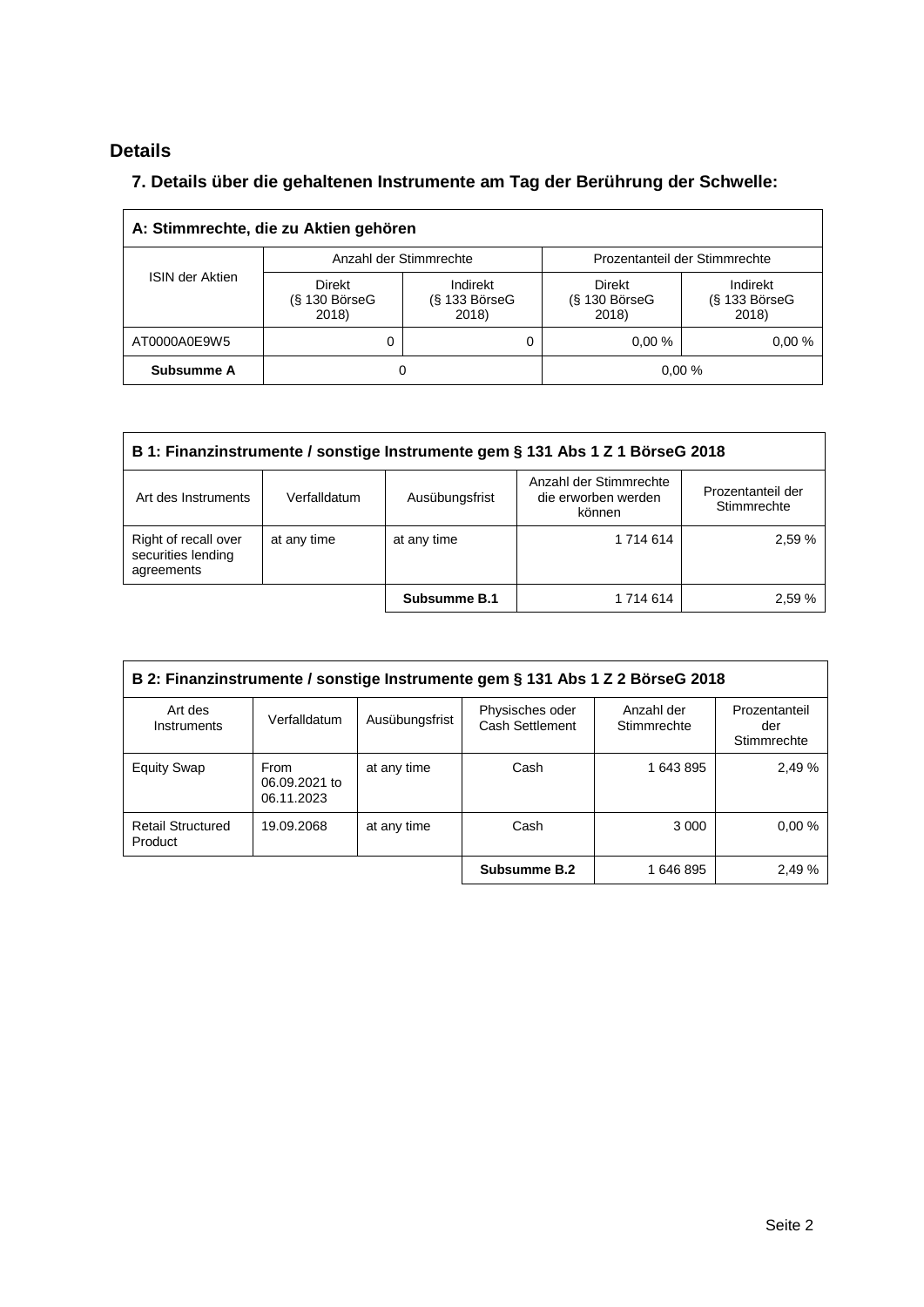## **8. Information in Bezug auf die meldepflichtige Person:**

Die meldepflichtige Person (Punkt 3) wird nicht von einer natürlichen/juristischen Person kontrolliert und kontrolliert auch keine andere Person, die direkt oder indirekt Instrumente am Emittenten hält.

 $\boxtimes$  Volle Kette der kontrollierten Unternehmen, über die die Stimmrechte und/oder Finanz-/sonstigen Instrumente gehalten werden, beginnend mit der obersten kontrollierenden natürlichen oder juristischen Person:

| Ziffer           | <b>Name</b>                                             | Direkt kontrolliert<br>durch Ziffer | Direkt gehaltene<br>Stimmrechte in<br>Aktien (%) | Direkt gehaltene<br>Finanz-<br>/sonstige<br>Instrumente $(\%)$ | <b>Total von beiden</b><br>$(\%)$ |
|------------------|---------------------------------------------------------|-------------------------------------|--------------------------------------------------|----------------------------------------------------------------|-----------------------------------|
| 1                | <b>Morgan Stanley</b>                                   |                                     |                                                  |                                                                |                                   |
| $\overline{c}$   | Morgan Stanley<br>Capital<br>Management,<br><b>LLC</b>  | 1                                   |                                                  |                                                                |                                   |
| 3                | Morgan Stanley<br>Domestic<br>Holdings, Inc.            | $\overline{2}$                      |                                                  |                                                                |                                   |
| $\overline{4}$   | Morgan Stanley<br>& Co. LLC                             | 3                                   | 0,00%                                            | 1,41 %                                                         | 1,41 %                            |
| 5                | Morgan Stanley<br><b>Capital Services</b><br><b>LLC</b> | 3                                   | 0,00%                                            | 1,17%                                                          | 1,17%                             |
| 6                | Morgan Stanley<br>International<br>Holdings Inc.        | 1                                   |                                                  |                                                                |                                   |
| 7                | Morgan Stanley<br>International<br>Limited              | 6                                   |                                                  |                                                                |                                   |
| 8                | Morgan Stanley<br>Investments<br>(UK)                   | $\overline{7}$                      |                                                  |                                                                |                                   |
| $\boldsymbol{9}$ | Morgan Stanley<br>& Co.<br>International plc            | 8                                   | 0,00%                                            | 2,51 %                                                         | 2,51 %                            |
|                  |                                                         |                                     |                                                  |                                                                |                                   |

#### **9. Im Falle von Stimmrechtsvollmacht**

Datum der Hauptversammlung: -

Stimmrechtsanteil nach der Hauptversammlung: - entspricht - Stimmrechten

#### **10. Sonstige Kommentare:**

The notification was triggered as a result of an acquisition of instruments which resulted in Morgan Stanley¿s holdings increasing above 5%.

Glasgow am 6.1.2021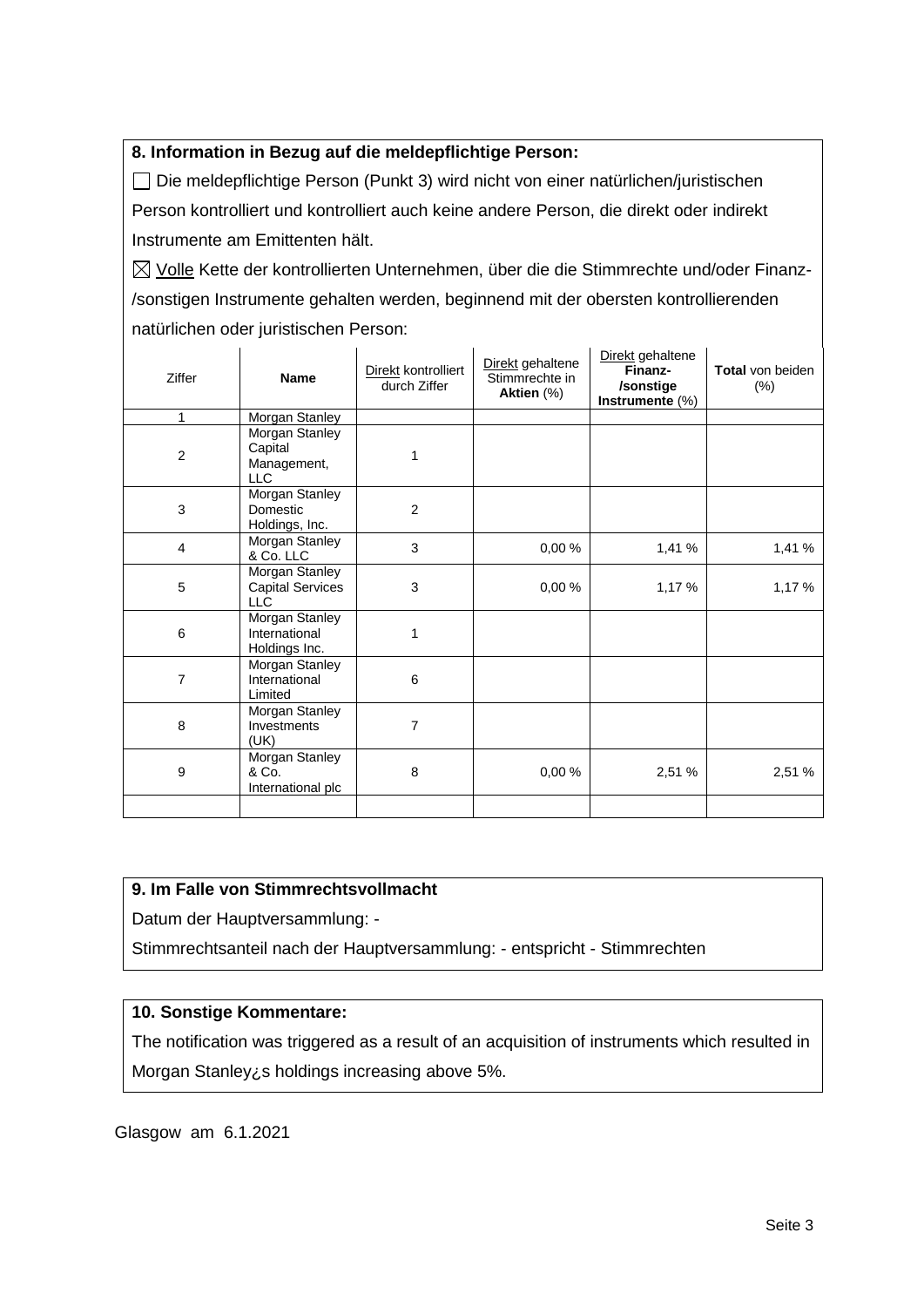# **Major holdings notification pursuant to Sec. 130 to 134 BörseG 2018**

Glasgow , 6.1.2021

## **Overview**

#### **Notification made after deadline**

Caution: In case of violations of major holdings notification rules, please pay attention to Section 137 BörseG 2018 (Suspension of voting rights)

|  | 1. Issuer: S&T AG |
|--|-------------------|
|--|-------------------|

**2. Reason for the notification:** Acquisition or disposal of financial/other instruments

#### **3. Person subject to notification obligation**

**Name:** Morgan Stanley

**City:** Wilmington, Delaware

**Country:** USA

#### **4. Name of shareholder(s):**

**5. Date on which the threshold was crossed or reached:** 4.1.2021

#### **6. Total positions**

|                                                                                | % of voting rights<br>attached to<br>shares $(7.A)$ | % of voting rights<br>through<br>financial/other<br>instruments $(7.B.1 +$<br>7.B.2 | <b>Total</b> of both in %<br>$(7.A + 7.B)$ | Total number of<br>voting rights of<br>issuer |
|--------------------------------------------------------------------------------|-----------------------------------------------------|-------------------------------------------------------------------------------------|--------------------------------------------|-----------------------------------------------|
| Resulting situation on the<br>date on which threshold<br>was crossed / reached | 0.00%                                               | 5.09%                                                                               | 5,09 %                                     | 66 096 103                                    |
| Position of previous<br>notification (if applicable)                           | 0.00%                                               | 4.95 %                                                                              | 4.95 %                                     |                                               |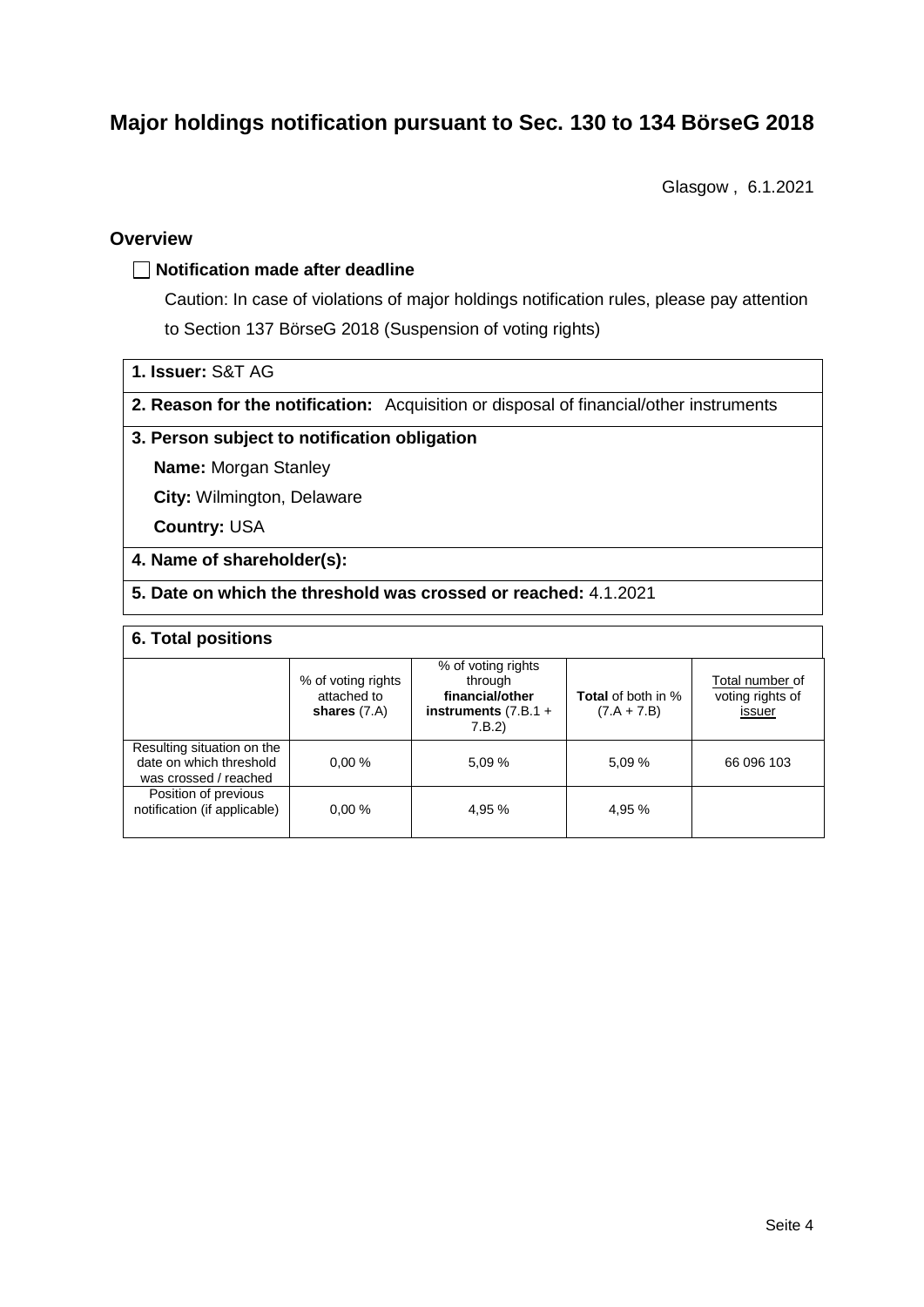# **Details**

# **7. Notified details of the resulting situation:**

| A: Voting rights attached to shares |                                    |                                      |                                    |                                      |  |
|-------------------------------------|------------------------------------|--------------------------------------|------------------------------------|--------------------------------------|--|
|                                     | Number of voting rights            |                                      | % of voting rights                 |                                      |  |
| <b>ISIN Code</b>                    | Direct<br>(Sec 130 BörseG<br>2018) | Indirect<br>(Sec 133 BörseG<br>2018) | Direct<br>(Sec 130 BörseG<br>2018) | Indirect<br>(Sec 133 BörseG<br>2018) |  |
| AT0000A0E9W5                        | 0                                  | 0                                    | 0.00%                              | 0.00%                                |  |
| <b>SUBTOTAL A</b>                   | 0                                  |                                      |                                    | 0,00%                                |  |

| B 1: Financial / Other Instruments pursuant to Sec. 131 para. 1 No. 1 BörseG 2018 |                                                                                                                                                         |                     |           |        |  |  |
|-----------------------------------------------------------------------------------|---------------------------------------------------------------------------------------------------------------------------------------------------------|---------------------|-----------|--------|--|--|
| Type of instrument                                                                | Number of voting<br>Exercise Period<br>rights that may be<br><b>Expiration Date</b><br>% of voting rights<br>acquired if the<br>instrument is exercised |                     |           |        |  |  |
| Right of recall over<br>securities lending<br>agreements                          | at any time                                                                                                                                             | at any time         | 1 714 614 | 2,59 % |  |  |
|                                                                                   |                                                                                                                                                         | <b>SUBTOTAL B.1</b> | 1 714 614 | 2,59 % |  |  |

| B 2: Financial / Other Instruments pursuant to Sec. 131 para. 1 No. 2 BörseG 2018 |                                            |                    |                                      |                            |                       |  |
|-----------------------------------------------------------------------------------|--------------------------------------------|--------------------|--------------------------------------|----------------------------|-----------------------|--|
| Type of instrument                                                                | Expiration<br>Date                         | Exercise<br>Period | Physical /<br><b>Cash Settlement</b> | Number of<br>voting rights | % of voting<br>rights |  |
| <b>Equity Swap</b>                                                                | <b>From</b><br>06.09.2021 to<br>06.11.2023 | at any time        | Cash                                 | 1 643 895                  | 2.49 %                |  |
| <b>Retail Structured</b><br>Product                                               | 19.09.2068                                 | at any time        | Cash                                 | 3 0 0 0                    | 0.00%                 |  |
|                                                                                   |                                            |                    | <b>SUBTOTAL B.2</b>                  | 1646895                    | 2.49 %                |  |